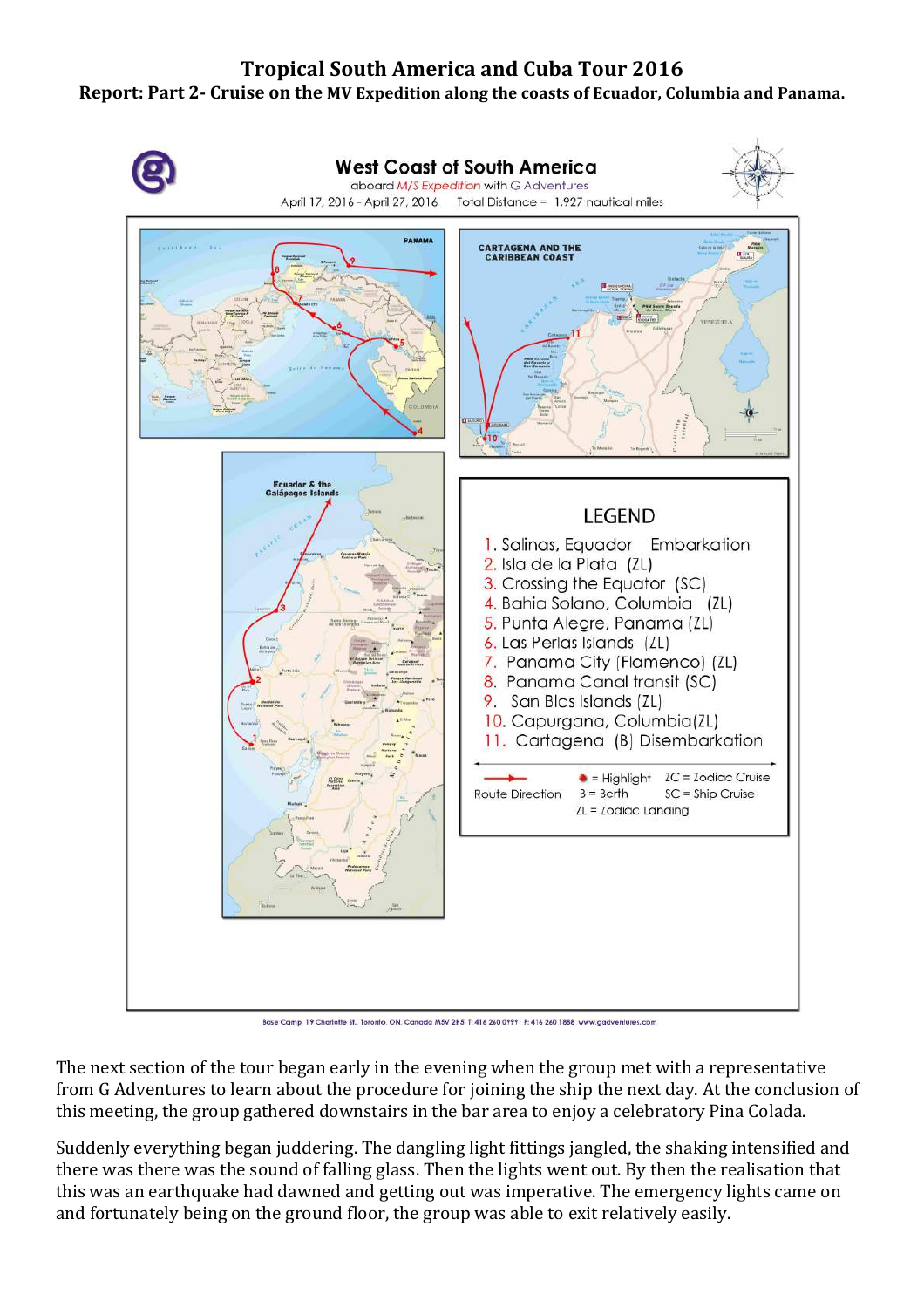Considerable time was then spent outside the hotel, while hotel staff went from room to room, first making sure that the building was evacuated and then to inspect for damage. Meanwhile the group conducted a sweepstakes to guess the intensity of the quake. Estimates ranged from 2.8 to 6.4 with veteran Colin travellers, who had experienced the China earthquake, having the advantage. It was later established that the quake measured 7.8, the epicentre being off the coast some 300 kms away.

While waiting outside, reports began to circulate of an overpass collapse in Guayaquil itself, crushing a car and killing one person, but otherwise, life seemed to continue as usual with only an occasional siren heard. Only much later did the group become aware of the dreadful death toll of over 400 in the coastal region and appreciate how lucky they had been. The hotel had been built to withstand such shocks and suffered only superficial damage so the all clear was given and re-entry was permitted.

Still, it was an unsettling experience and everyone made sure he/she knew where the exit points were, some even sleeping fully dressed with a torch and packed bag nearby, just in case.



The following morning, masonry still falling inside the hotel was a reminder that the events of the previous night were very real. Despite the pandemonium in the north of the country, the schedule for the day went ahead, with a few modifications to cater for closed roads and other possible disruptions.

The MV Expedition had started its journey in Ushuaia at the bottom of Sth America, slowly making its way up the west coast. Our group of 11, now including a member who arrived amidst the earthquake confusion, became part of a larger party of 25 new passengers joining the ship for the last leg, Guayaquil to Cartagena.

The bus headed to the coast, with the local guides pointing out the extent of the banana plantations, the groves of teak trees being grown for commercial purposes and the place where the Pope conducted mass on his recent visit to Ecuador. Turning off the highway into hilly territory, a stop was made at La Hacienda de la Castille, a vast cocoa plantation originally started by Germans. On a patio shaded by an enormous kapok tree, cacao juice (crushed from the fruit around the all important seed) was served.

An extensive walking tour of the plantation then began to acquaint the group with the different plants, birds and insects on the property. The focus was, understandably, on cacao, learning about the types of cacao being grown including the local variety, the International variety preferred by Swiss chocolatiers and the hybrid version now being produced that combines the faster maturing qualities of the former with the taste of the latter. Once it commences producing fruit, a single cocoa bush can produce over 1000 sacs per year and its productive life can be up to 20 years. On this planation the fruit sacs are harvested every 15 days and the seeds extracted.

The harvest is then spread on racks in the dry season, but in the rainy season a roaster is used to dry the seeds. They are then de-husked, crushed, mixed with cocoa butter and a natural sweetener (also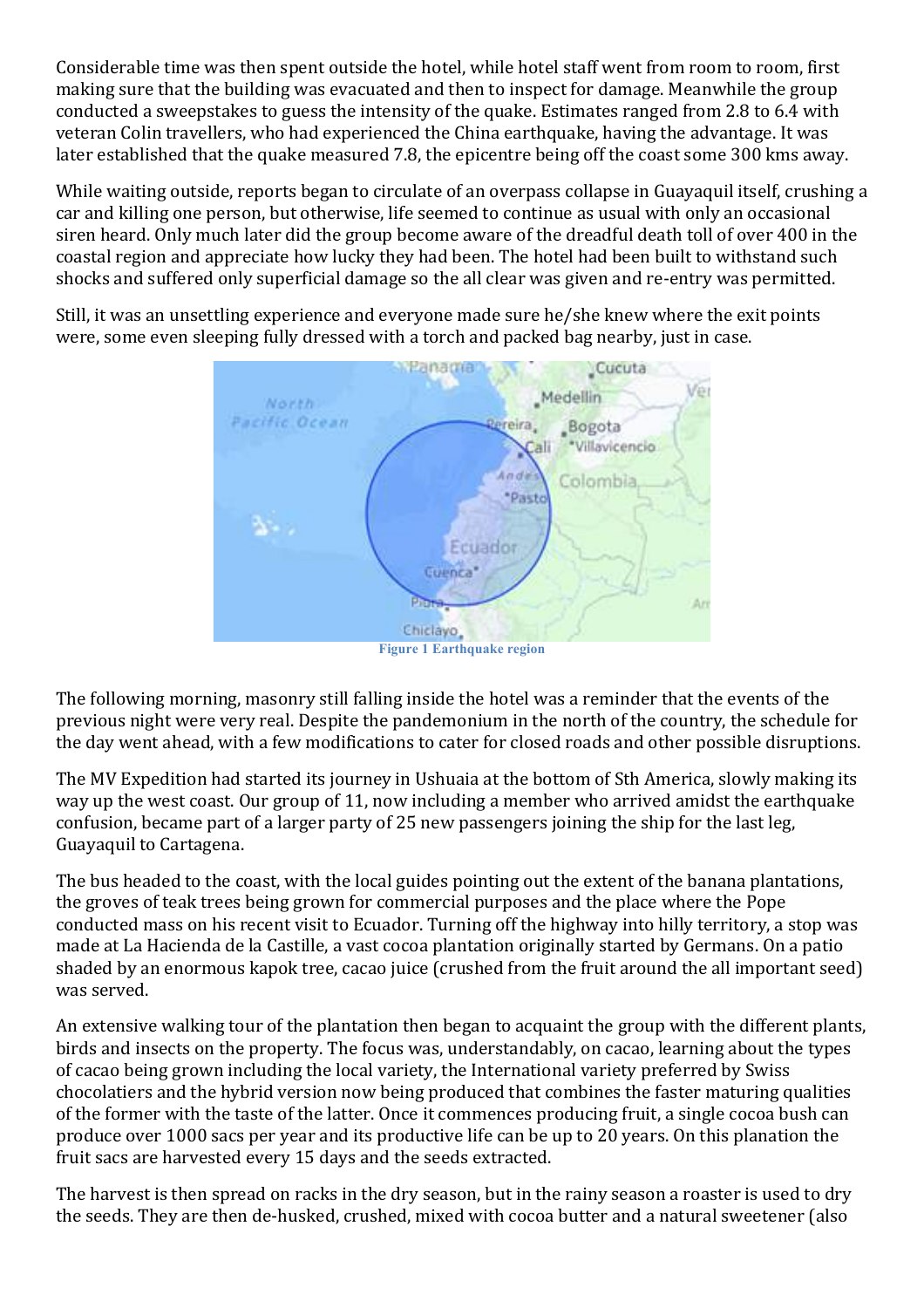grown on the plantation) and the product is 100% chocolate, dark, strong and very rich. Samples of 70% and 50% completed the experience.

Returning to the shaded patio area, a lovely lunch was served, concluding with a dessert of fresh fruit, covered in, not surprisingly, chocolate sauce.

Continuing towards the coast the bus crossed flatter lands covered with vast banana plantations. Previously these lands were largely unused but since the introduction of irrigation, they have become very productive. The guide commented, however, that the pursuit of the standard banana for the export market has meant the demise of smaller, tastier bananas.

There was a quick tour of Salinas, the Surfers Paradise of Ecuador, with tall apartment blocks right to the edge of the long expanse of sand where the beautiful people gather before heading to the port facilities. There the new passengers transferred to zodiacs for the rather bumpy ride to the MV Expedition, anchored about 2 miles off shore.

Once aboard, there was time to explore the ship including the cabins, the lounge, dining room, deck space, library, gym and so on before gathering for a number of meetings that included a safety drill, an introduction to the G Adventures team (expedition leader, lecturers, equipment officers and an artist) and a welcome by the Captain. It was time for dinner – a five course affair, the first of many.

At one more meeting after dinner the expedition leader explained that due to the earthquake, a State of Emergency had been declared in Ecuador so that all resources could be channelled into rescue efforts and the restoration of services. Government officers were therefore preoccupied and the movements of the ship could be restricted. There was, however, clearance to sail further north, so the anchor was hauled and the next part of the journey began.



Over night the ship moved up the Ecuadorian coast and anchored off Isla da la Plata. It was uncertain whether permission to land would be granted due to the State of Emergency but luck prevailed and local tenders arrived to take passengers ashore.

Isla da la Plata is known as 'little Galapagos' due to the variety of wild life, especially birds on the island. Unlike the Galapagos, it is a continental island, not a volcanic one and there are no Marine Iguanas. It is also close enough to the mainland for unwanted species (rats, for example) to arrive. It's name comes from the suggestion that Francis Drake, in his role of serving the Queen (read piracy), buried treasure there (plata meaning silver).

Once on land, groups were formed for different activities – some to take tender rides around the island looking at the bird life, some to do different grade walks on the island itself. Local guides and Machalilla NP officials accompanied each group.

One of the walks involved a steep climb up a gorge to reach a look out with fabulous views to the rocky coast, then followed tracks across the top of the island, through the dry vegetation. This took participants past courting Blue Footed Booby pairs to a colony of Frigate birds where many of the males had inflated their red throat sacs in an impressive display designed to attract a mate.

Despite having set out early with the intention of beating the harsh Ecuadorian sun, the heat was enervating so the walkers descended to the shore where tenders awaited to take them to Drake Bay for swimming and snorkelling. Taking a dip was pleasant, but the snorkelling was disappointing, as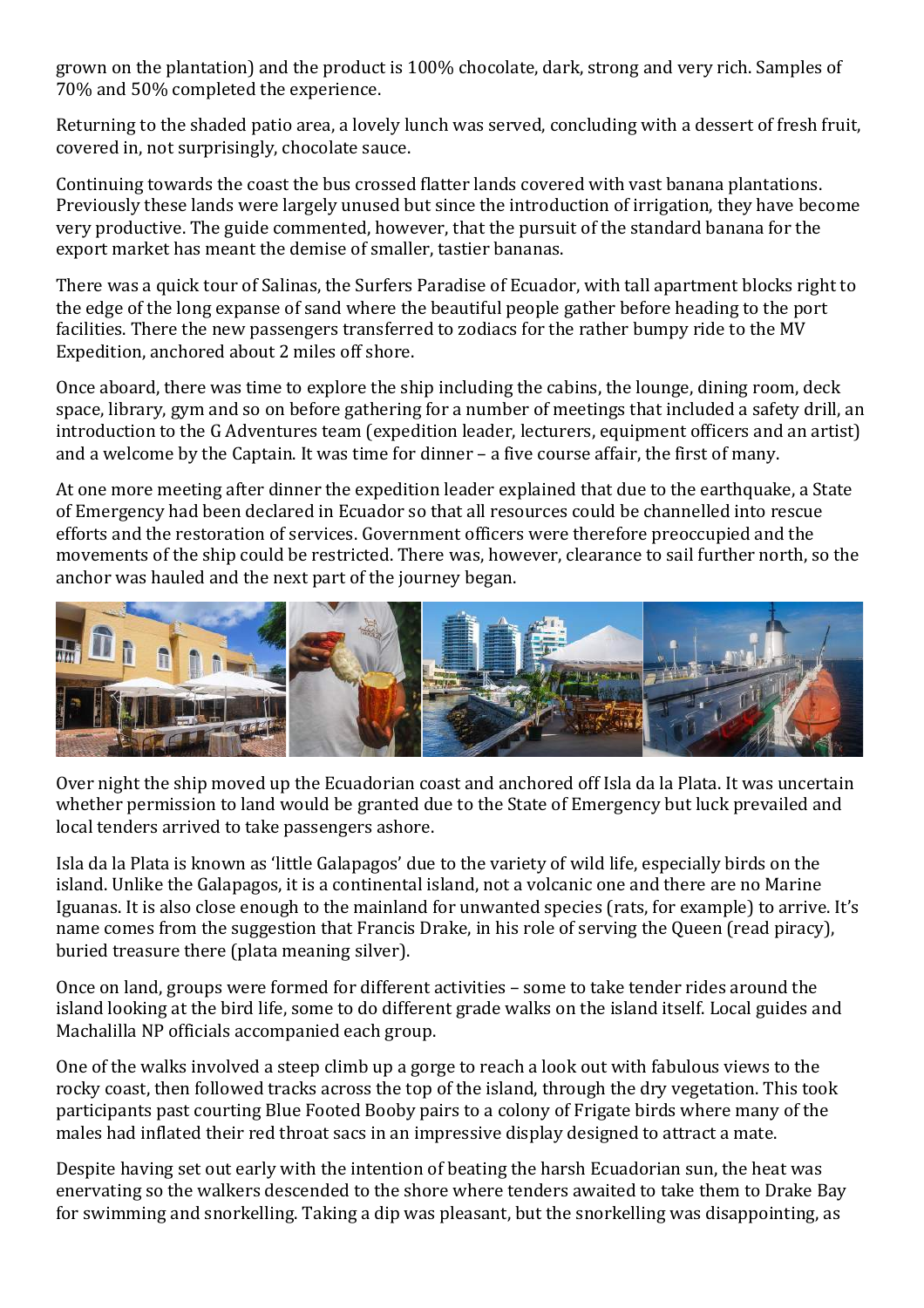the visibility was poor and the water murky, a possible consequence of the off shore earthquake. Sea turtles and a school of Angel fish were spotted, however.

By lunchtime all passengers were back on the ship and had a quiet afternoon. There was one scheduled lecture, intriguingly entitled 'British Culture from Bloody Mary to Charles Darwin'. It was presented by a Chilean historian who demonstrated the strong links Chile has had with Britain from the time of Mary I, who through virtue of her marriage to Philip of Spain was in fact Queen of Chile, to the more recent siding with the British against Argentina in the Falkland contretemps.

In the late afternoon, out on the stern there was the sheer non-sense of an Equator crossing ceremony. King Neptune's permission had to be sought to cross the line into the northern hemisphere and the 'slimy pollywogs', those who had not previously crossed the equator by boat, had to be initiated to appease him. This involved chosen ones having to kiss a large fish (and King Neptune's feet), before they had eggs broken over their heads, flour rubbed in their hair and they were unceremoniously dumped into a 'pool' set up on deck for the occasion. It was all good fun, but needless to say in light of this punishment not all 'slimy pollywogs' confessed to their uninitiated state!

Just before 9pm local time, the ship did indeed cross the equator with a loud blast of the horn.



Day 14 was spent 'at sea'. This provided an opportunity for people to attend scheduled lectures. The first of these was on the Theory of Continental Drift presented by Dr Norman P. Lasca, where in one hour he compressed many of the mechanisms that present as evidence for this theory. Starting with fitting crustal plate boundaries together to make one big continent called Pangaea he went on to discuss magnetic anomalies, earthquake and volcanic activity both past and present, faulting at the surface and folding beneath the surface of rock layers, and overlaid the Paleontology record with this information. Additional evidence that is not discussed as much included ancient glacier presence and movement and satellite telemetry (aka remote sensing).

The second lecture was on sea birds and coastal birds especially Boobies, Gulls, Terns and Albatross. Discussion focused on rehabilitation of their natural habitats and nesting areas after the damage done by introduced species. Rats that have swum ashore from sailing vessels are the major culprits. An eradication program established on South Georgia Island has reduced rat numbers by 80%.

After lunch the movie "Master and Commander" was shown. Set on a sailing ship in the 19<sup>th</sup> century, commencing in Brazil and ending in Galapagos, it was interesting to see a film showcasing places so recently visited. Other afternoon activities included an Art class, a lecture on the history of Ecuador, gym sessions, bird watching or simply watching the sea go by.



By the following morning, the ship was anchored off Bahai Solano in the Choco region of Columbia. It has the highest rainfall in the world (13,000mm pa) and much of the area is pristine forest. Its remote location and inaccessibility (it can only be reached by plane or by boat) made it an ideal location for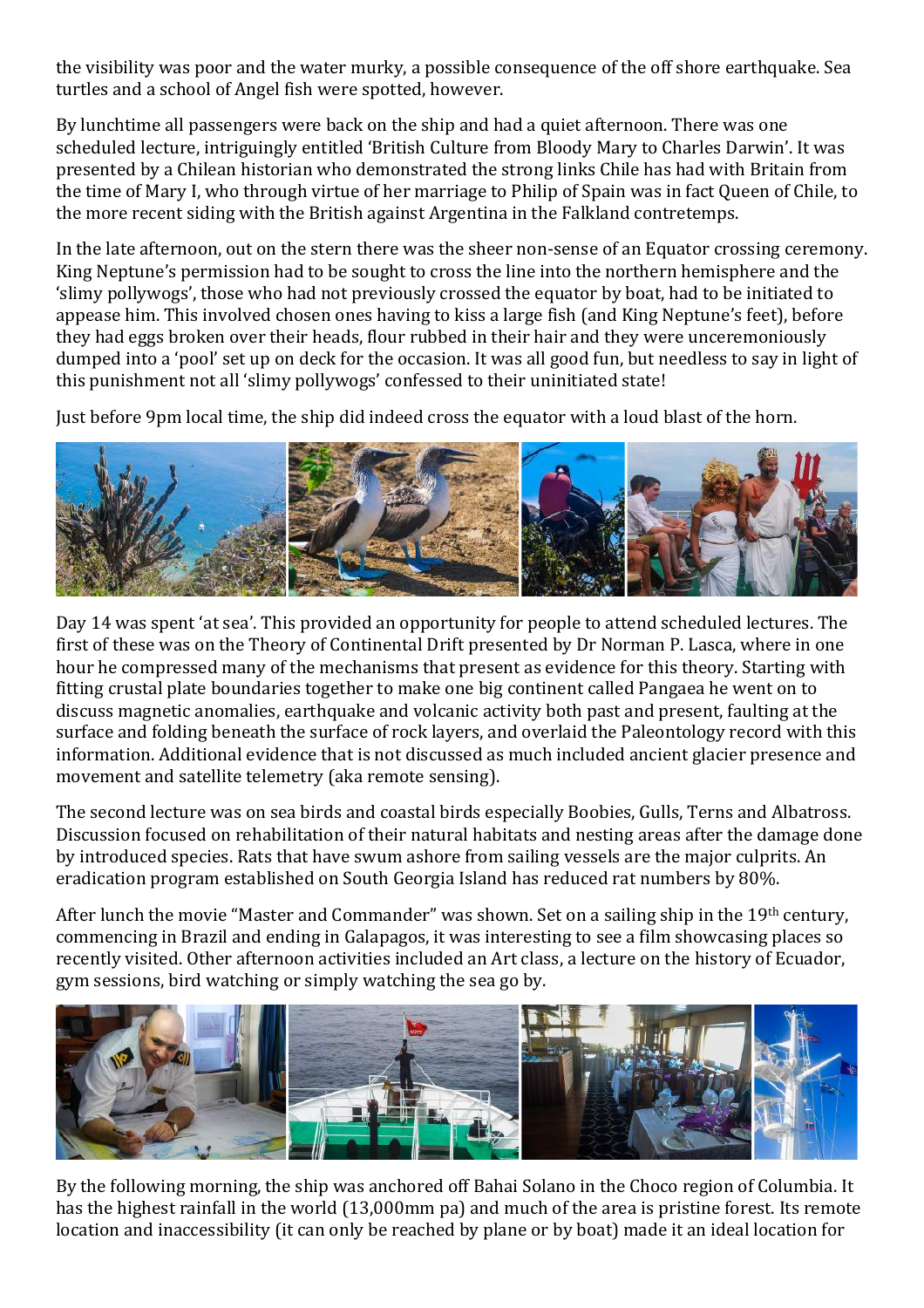black slaves escaping from the Spanish. Many settled in the area so the majority of the current population of 12,000 is dark skinned.

Coming ashore at the township of Mutis passengers again divided into groups, each led by a local guide. Options included taking a tender ride further along the coast the before coming ashore and walking to Botanic Gardens, hiking through the rain forest to the village of Huina, walking to a waterfall and or simply wandering in the town.

The town wanderers had a pleasant time discovering the simple church, the school and the town square where handicrafts were being sold.

The waterfall explorers were taken by small decrepit vans to the vicinity of the rustic airport (very small aircraft only) where they entered the forest and commenced their walk upstream to reach a cascade falling into a brown, churned up pool. The colour of the water was the result of three days of torrential rain following a prolonged (by their standards) dry spell attributed to El Nino. A number of brave souls clambered over slippery rocks to swim at the base of the fall while the remainder waded in the stream. To return to the village, some of the group decided to walk, spotting a Cayman resting quietly beside a pool on the way (not the one in which people had been swimming).

The town and waterfall groups returned to the ship, which relocated to near Huina during lunch. People from those groups were ready to head out to the beach for a swim when the Huina hikers began to appear back on board, four hours after they had set off. However, it was the benign sounding Botanical Gardens Walk that earned the title of the 'Death March'. Those mud covered and exhausted participants, some carrying injuries, emerged from the forest even later in the afternoon.

The Huina beach itself was pleasant – fringed with coconut trees, a village at one end with kids playing in the waves, resort at the other. The water, however, was disappointing. Possibly the three days of rain had stirred it up, but it was full of rubbish, both natural and man-made.



Overnight the ship moved into Panamanian waters near Punta Alegra, but had to wait until high tide to move into position off the coast from the Darien Jungle Reserve. Departure time was also determined by the tides so wasn't until about 11.30am that passengers began to board local boats (some of them rather leaky) for the two mile trip across open water to the mouth of the Mogue River.

The cooling breeze from the ocean dropped immediately and the heat intensified as the canoes headed inland. At first the going was easy travelling up the mangrove lined river but soon the passage began to narrow and became quite shallow, not assisted by the fact it was low tide and that this region too has suffered an El Nino related dry spell.

The mangroves persisted along the river edge but behind them were the tall trees of the rain forest. Along the way plenty of herons, Panama Swallows, Great Tailed Grakels, and a King Fisher were sighted along with a fleeting glimpse of a raccoon.

Eventually the river was little more than a series of pools obliging the passengers to disembark, climb the muddy slope where the local pigs had been snuffling out crabs, and walk some distance into the village of Mogue.

At the top of the steps where the boats should have landed was a reception committee of the Embera people, dressed in brightly coloured traditional garb handing out cups of coconut water while others played traditional instruments including drums (one made from a tortoise shell) and a reed flute.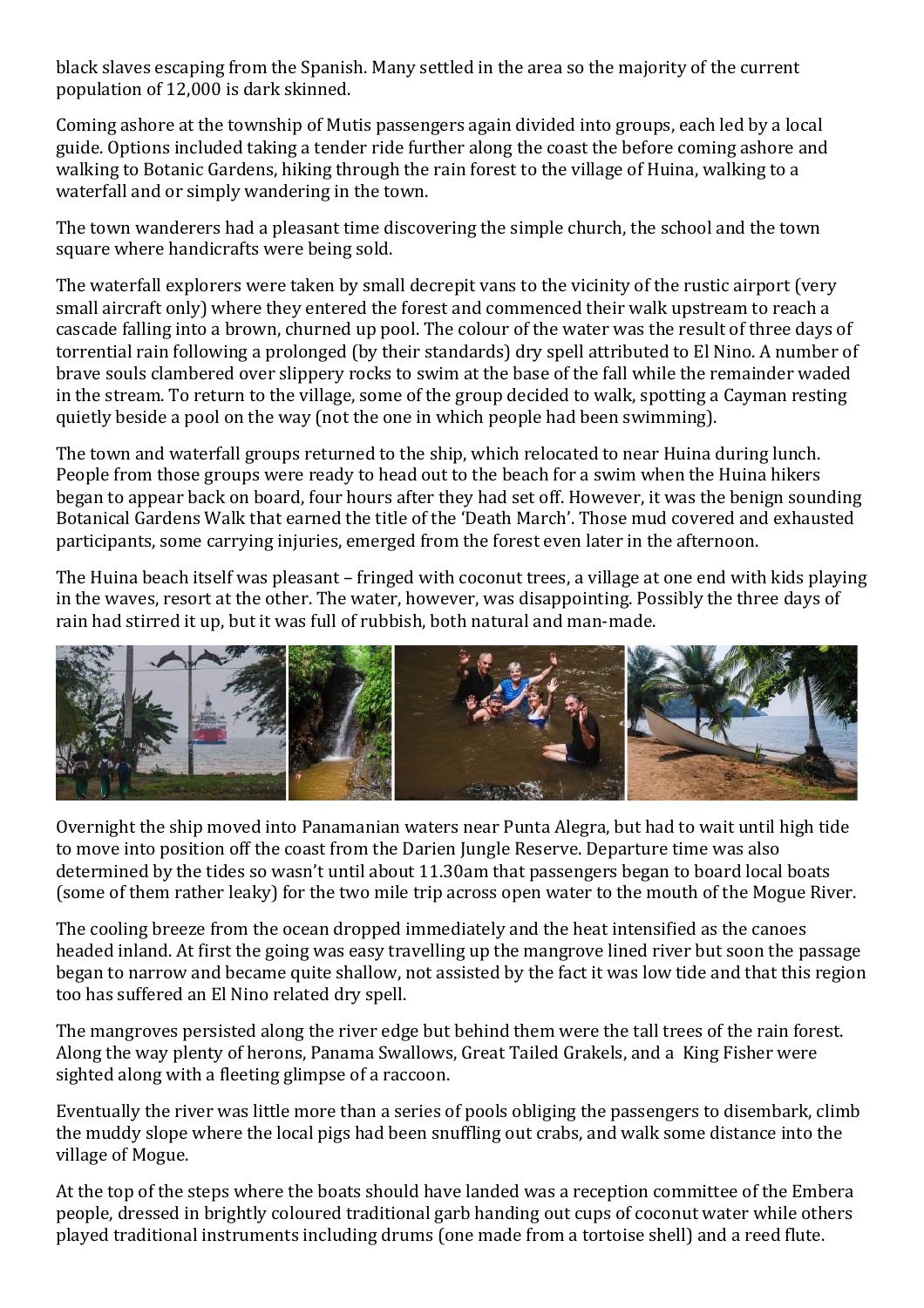Passengers were then escorted into the village itself, a collection of open sided huts on stilts. In the 'town square', women demonstrated the grinding of corn, the process of pounding the grain to make flour and the crushing of sugar cane. Handicrafts, mostly beautifully objects made from woven palm leaves, were spread out for sale. One could even join the tribe with an Embera design 'tattoo'.

When all the boatloads had finally arrived the passengers received an official welcome by the chief of the tribe. They then witnessed a demonstration of how palm leaves are stripped to create the fibre that is prepared and dyed for weaving and watched two dances by the women of the community – a Toucan dance and a White Faced Capuchin Monkey dance.

There was then time to make purchases before heading back to the boats. By this stage, the tide had turned, so the return journey was far more straightforward. Once everyone was aboard, the MV Expedition wasted no time in moving out to deeper water.

Later there was a interesting lecture on the mammals of the Amazon Rainforest, part of which had been visited that day. An astounding 75% of all mammals in the forest are bats and rodents and of the remainder, there are 6 of species of large cats, 2 species of wild dog along with Capybara, Tapir, Anteaters, Armadillo, deer, raccoons to mention a few. The top predator is the Jaguar, with a powerful jaw that gives a bite capable of breaking the shell of a turtle. A film clip demonstrated its effectiveness as a killer showing one swimming across a river to attack a large Cayman, taking it out it with one bite.

After dinner, there was a documentary about the trials and tribulations of building of the engineering marvel, the Panama Canal.



By the next morning the ship was among the idyllic Pearl Islands (Panama). While most of these contain resorts and homes for the rich and (in)famous, there are few uninhabited islands in the chain and passengers were soon being off loading onto one of these, Mogo Mogo Island, the setting for one of the 'Survivor' series.

There were white sand beaches on either side of the island, rocky points to explore and extensive shallows for snorkelling. Most people headed straight to the water, while others strolled along the beaches or found a shady spot to relax.

Although the water was clear, apart from some puffer fish, there was not a lot of marine life to be seen (perhaps the Survivors had eaten it all). On the beach, it was the array of shells that provided the greatest interest.

Lunch was back aboard the ship then the keen ones went ashore again, this time to Chapera Island. The island, the story goes, had been bought by a Columbian drug lord who fell foul of the Panamanian government when he wouldn't resell the island to the son of one of the politicians. He ended up in gaol, but on his release, sued the Panamanian Government. The issue is still in the courts.

After landing at a pleasant, secluded beach people again went snorkelling while others observed the striations in the rocks, the result of two plates colliding millions of years ago, and watched the antics of jumping lizards. Attempts to reach the new Survivor set being constructed in the nearby bay were useless as there was a mangrove swamp in between.

Later that afternoon, there was an interesting lecture by the Chilean historian who lives in Columbia, about Columbia's complicated and traumatic history. That was followed, in the evening by a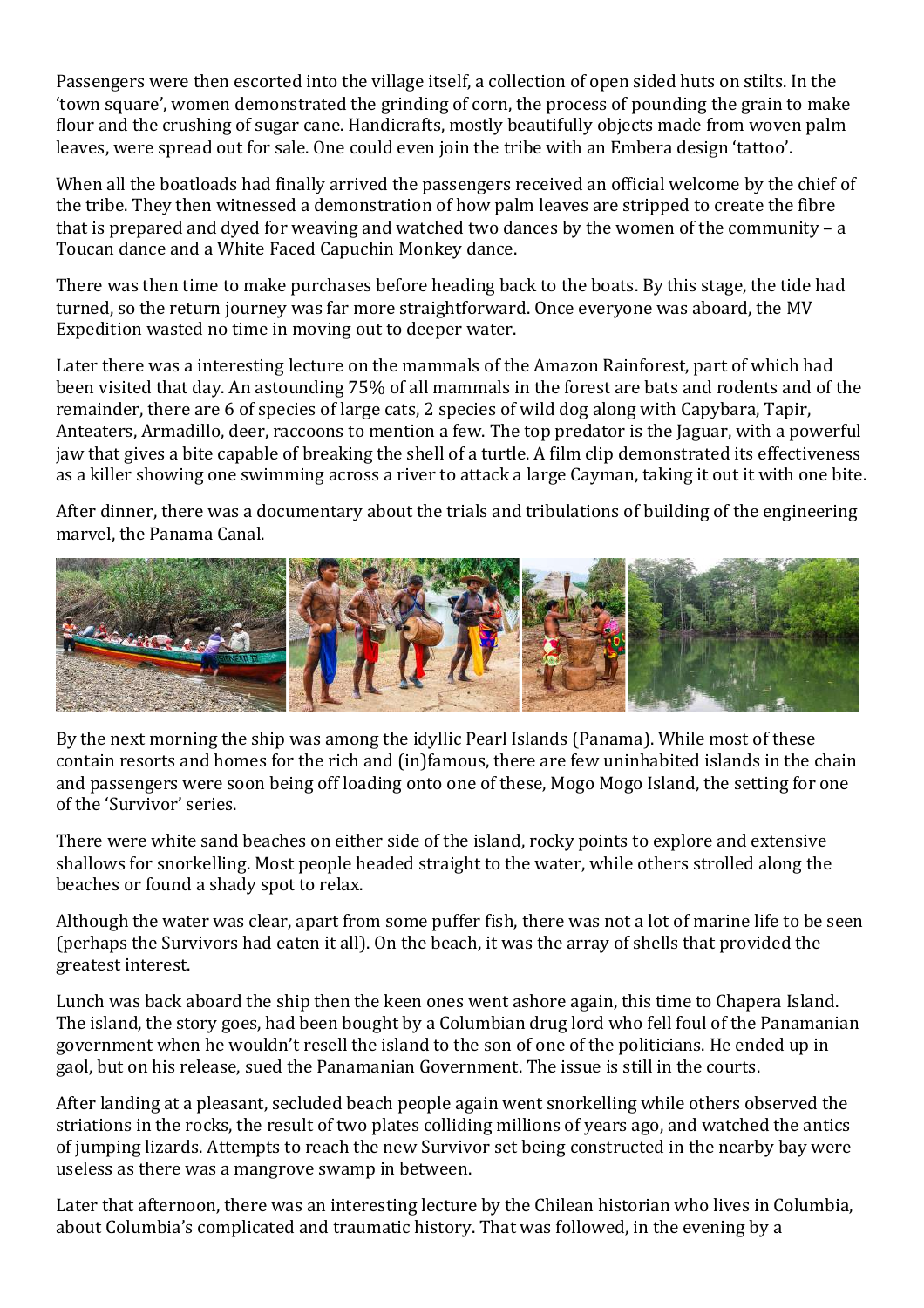disturbing documentary about the son of Pablo Escobar, the notorious Columbian drug lord, coming to terms with the enormity of his father's crimes and the impact this has had on his life. His attempt to be reconciled with the sons of the politicians that Escobar had executed was quite moving.

By this stage the ship was anchored off Panama City, the outlines of the skyscrapers plainly visible.



Day 18 began with a swift zodiac ride to the marina on Flamingo Island where passengers boarded buses for the trip into Panama City itself. On the way they learned from local guides about how spoil from the canal digging was used as landfill between islands forming land bridges to connect them to the mainland and about the broad streets and barrack-like buildings that once housed American construction teams which have now have become educational institutions while some remain vacant, post the American withdrawal.

First stop of the day was the visitor centre at the Miraflores Locks. Here, those wearing covered shoes were afforded the opportunity to pass through the security fence and stand within 2 metres of the locks for a very close look at the tow mules and lock gates. Next was a video presentation on the construction of the locks then a guided tour through the adjacent museum. On view were models of construction machines, dredges, and ships. Visitors could also stand in a simulator control room and experience the operation of the locks from that perspective. Above the four floors of museum was a viewing platform from where the visitors watched the passage of a container ship through the locks.

The tour continued to the old quarter of Panama – an area dominated by colonial buildings in the French, Spanish and European styles – now protected by UNESCO. The walk to the restaurant provided many tantalising glimpses down narrow side streets of areas worth visiting, but passengers had to wait until after lunch, which turned out to be a prolonged affair, before being able to explore. They then wandered by beautifully restored houses, ruined churches and town squares to the market place on the point overlooking the harbour. There, a vast array of handicrafts was on offer along with Panama hats, of course. Some passengers did a little shopping, buying molas, intricate appliqued panels that form part of the women's traditional dress, sewn by the Kuna people.

Then it was back aboard the bus to be whisked past high rise condominiums, towering bank buildings with internationally recognised names and malls while heading towards the ruins of the oldest city in Panama. This archaeological site is the remains of the city destroyed by Captain Morgan when he burned and pillaged in the 1670's. After wandering among the photogenic ruins, it was time to escape the sun and humidity by returning to the ship.



The following day was, for most passengers, the highlight of the cruise – the transit of the Panama Canal. During breakfast the pilot came aboard, as did a narrator who through a combination of narrative and fact, explained the process as the ship progressed. Thus prepared MV Expedition made its way under the Bridge of the Americas (the road link between North and South America) towards the mouth of the Canal.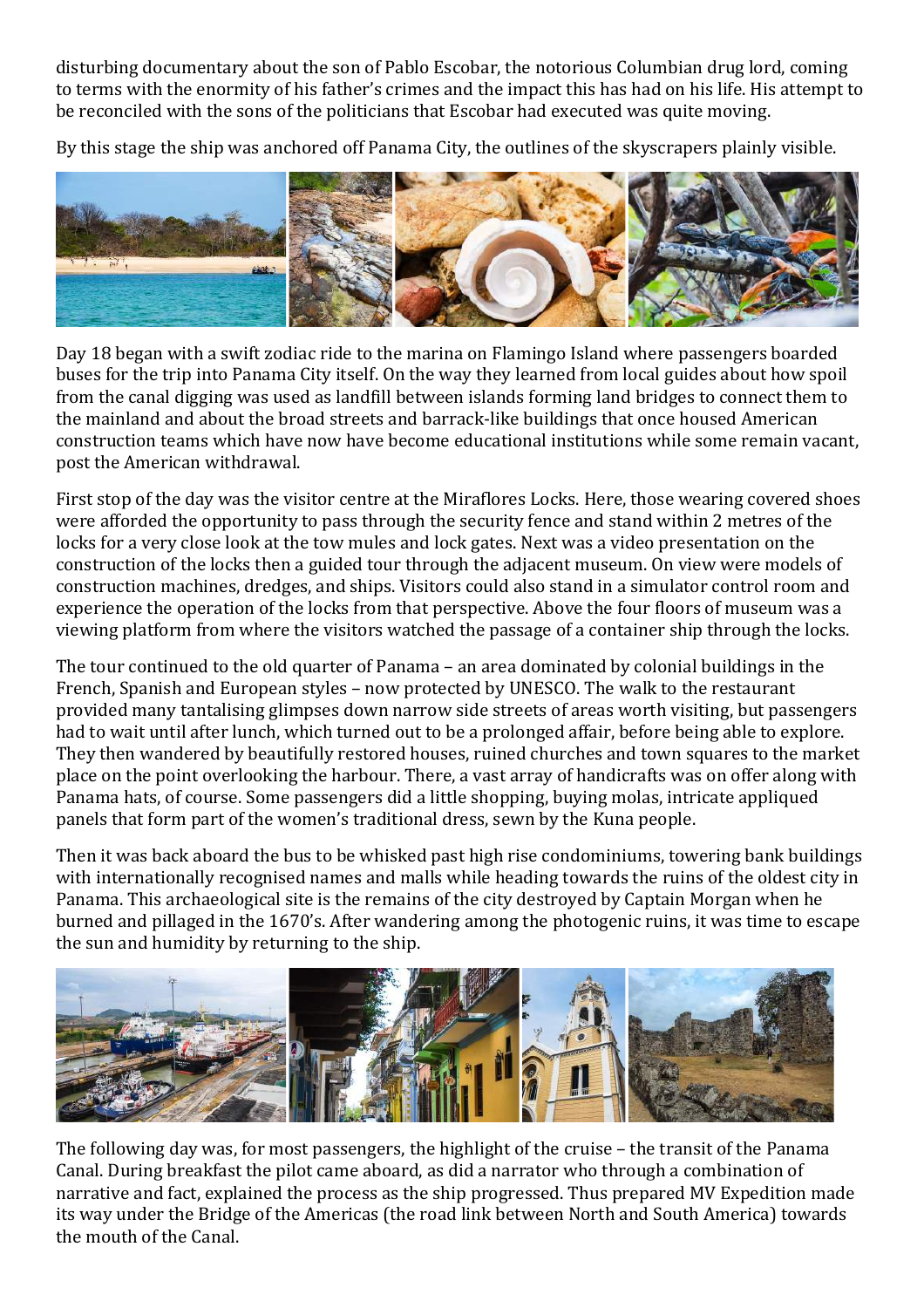Approaching the Miraflores Locks, line handlers came aboard the ship while the shore operators swung into action. Men in a small row boat came out to collect the ship's ropes and link them to shore. Those ropes were then connected to cables that were attached to the ship's bollards and tensioned with mechanical mules running on tracks beside the locks, serving to keep the ship centred.

Seeing all the personnel and equipment involved gave a greater appreciation of the costs involved in operating the Canal and why it is so expensive to use - the daytime transit for the MV Expedition cost in the vicinity of US \$100,000.

Then, in sight of the Visitors Centre (and the web cam) the ship entered the first lock. Not being a large ship there was still room in the lock for two Tug boats to follow. The gates closed behind, the water bubbled from the massive gravity fed inlet pipes in the base of the lock and the ship rose. When the water level had reached sufficient height the front gate opened and the ship moved into the next lock where the process was repeated.

The amazing thing is that this is the same procedure that has been in operation with little modification for 102 years. Within sight of the Miraflores Lock is the Panama Extension, the new even larger lock system built to accommodate supersized ships. It's operating mechanism and water retention system may be more modern than the existing locks but the principle is the same.

Having negotiated the Miraflores Locks the ship steamed ahead to the Pedro Miguel Lock, to complete the three steps to reach 85 feet above sea level enabling entry to the Culebra Cut, the narrowest section of the Canal. During the building of the Canal the effort of making the cut through the Continental Divide was the most expensive in terms of both time and loss of life. It was notorious for landslides, accidents (often with explosives) and disease.

Once through the Cut the channel opened up into the huge Gatun Lake, created by damming the Chagres and other rivers. In these broader waters were ships heading in the opposite direction, the MV Expedition being the last northbound ship for that session.

Across the lake were the Gatun locks. Negotiating these required more line handlers (the others had left the ship after Miraflores) and once again the process was repeated except that this time the ship dropped three steps to sea level, losing millions of litres of water from the lake with each fall.

A large container ship preceded the MV Expedition into the west channel of the lock and in the east channel was a monstrous tanker. Both completely filled the lock with inches to spare on either side – the definition of Panamax.

Back at sea level, and having shed the pilot and narrator who had kept passengers well informed en route, the ship headed for the breakwater that marked the end of canal and the entrance to the Caribbean Sea. MV Expedition had crossed from the Pacific to the Atlantic by climbing a mountain. That night there was a celebratory drink to mark the great achievement and the safe passage.



As the sun rose over the ocean on the 25<sup>th</sup> April, there was a moving Anzac Day service on deck, conducted by one of the passengers. It was well attended by the Aussies and New Zealanders aboard. The chef had even made Anzac biscuits for the occasion.

By breakfast, the ship had arrived at the San Blas archipelago, a collection of 378 small tropical islands, most uninhabited but all considered home to the indigenous Kuna people.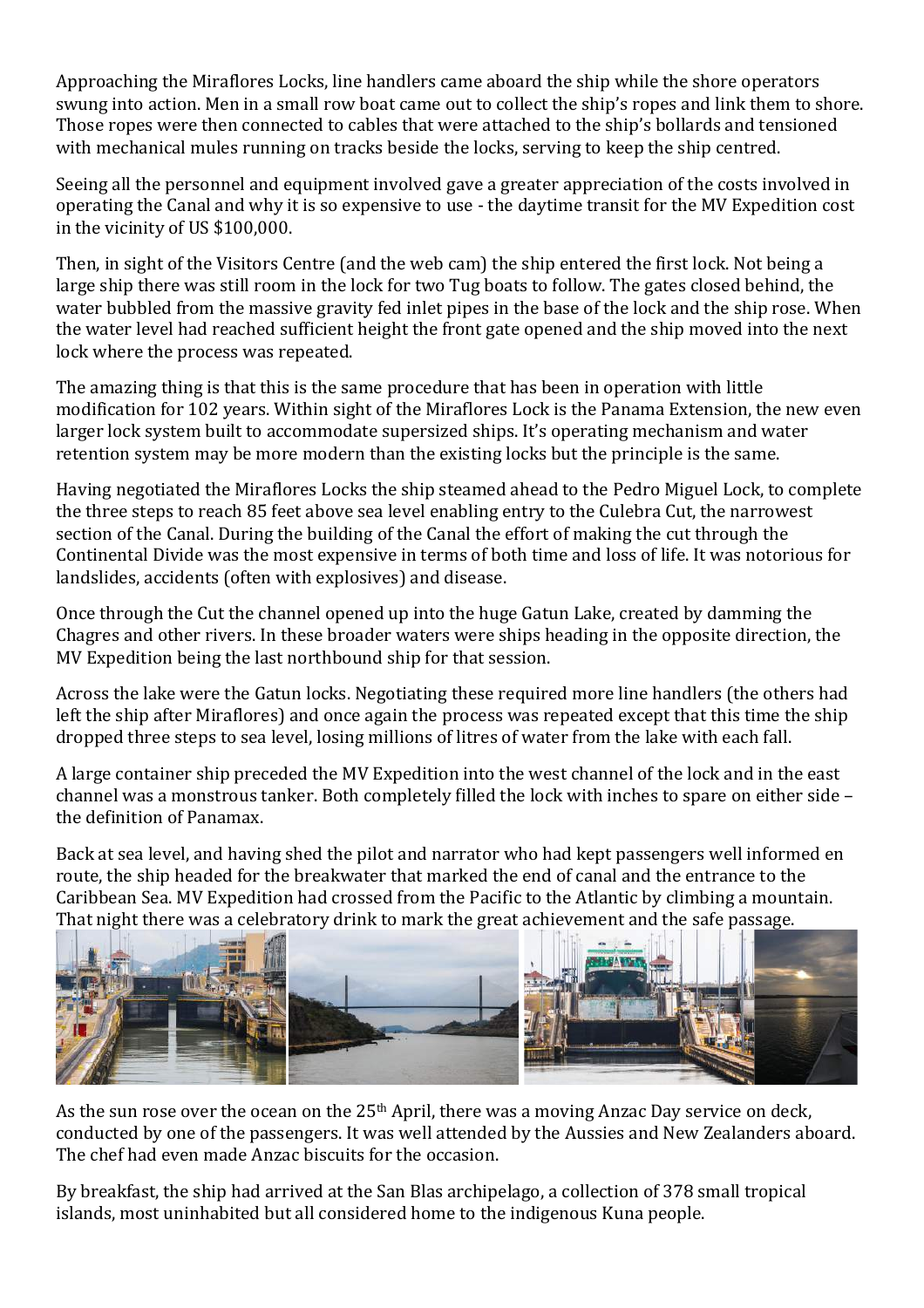Passengers were collected by local boats and taken to Carti Sugdub, a densely packed island of about 1000 inhabitants. Fresh water is piped to the island from the mainland and there is a solar powered electricity supply. These utilities, along with medical and educational facilities mean that this island is a desirable place to live but this has led to serious issues of overcrowding and waste disposal.

Passing through the crowded, narrow alleyways between dwellings that had the look of the makeshift becoming permanent, passengers came to one of the only concrete buildings on the island, the small school. In the courtyard cum playground, the students entertained with a demonstration of a native dance, the music being provided by the boys playing panpipes and the girls, maracas.

Performance over, passengers were hurried through the 'town', with little time to look at the handicrafts of the Kuna people, particularly the *mola* created by the women.

The boats then sped past islands that could only be described as tropical paradises – azure water, white sand, green vegetation and coconut palms, eventually landing on one of these idyllic islands (Isla Perlo Chico) where there was the opportunity to swim, snorkel or laze around.

At lunchtime passengers were moved to another delightful island with a large open-air restaurant serving whole grilled snapper. There was then more time to swim, watch the starfish or peruse the craft stores that magically appeared.



Overnight the ship moved back into Columbian waters and by morning was anchored off the isolated township of Capurgana, once again in the Choco region (the Atlantic side).

The last full day of the cruise was to be an active one, with four options on offer – a hike up over a ridge behind the town and down to the seaside settlement of Sapzurro, a hike to a waterfall, a boat ride around the coast to another village or time to explore Capurgana itself. All options included the chance to swim and snorkel.

Despite the intense heat (it rose to over 40ºC during the day) and 90% humidity, the intrepid set off. The waterfall walkers evidently followed a roadway for a while before branching into the jungle and following a watercourse where they were able to cool off in a number of pools.

The 'Up and Over' group had the benefit of two local guides; English speaking Raphael and Nelson, a native of the area. They began by walking through the town, passing the open square where all the important events take place and the small airport, before taking a bush track between small farms. They then began to climb, grateful for two things: the cover provided by the jungle and the fact that there had been no rain in the last 24 hours, otherwise the track would have been treacherous.

Near the top of the ridge there was a welcome break at Nelson's 'farm', a small cleared patch where tropical fruit trees had been cultivated. The hikers were given a taste of some of this produce; mango, star fruit, banana, cacao, and a brown skinned fruit (known locally as an aphrodisiac) as well as juices made from these fruits. Meanwhile, Nelson's wife found a tiny black and green Poison Dart Frog for the visitors to view.

Revived, the group set off again, but the next twenty minutes were a struggle being the steepest section of the climb. The reward at the top, however, was well worth the effort as there were fabulous views back towards Capurgana and down towards the azure waters of Sapzurro.